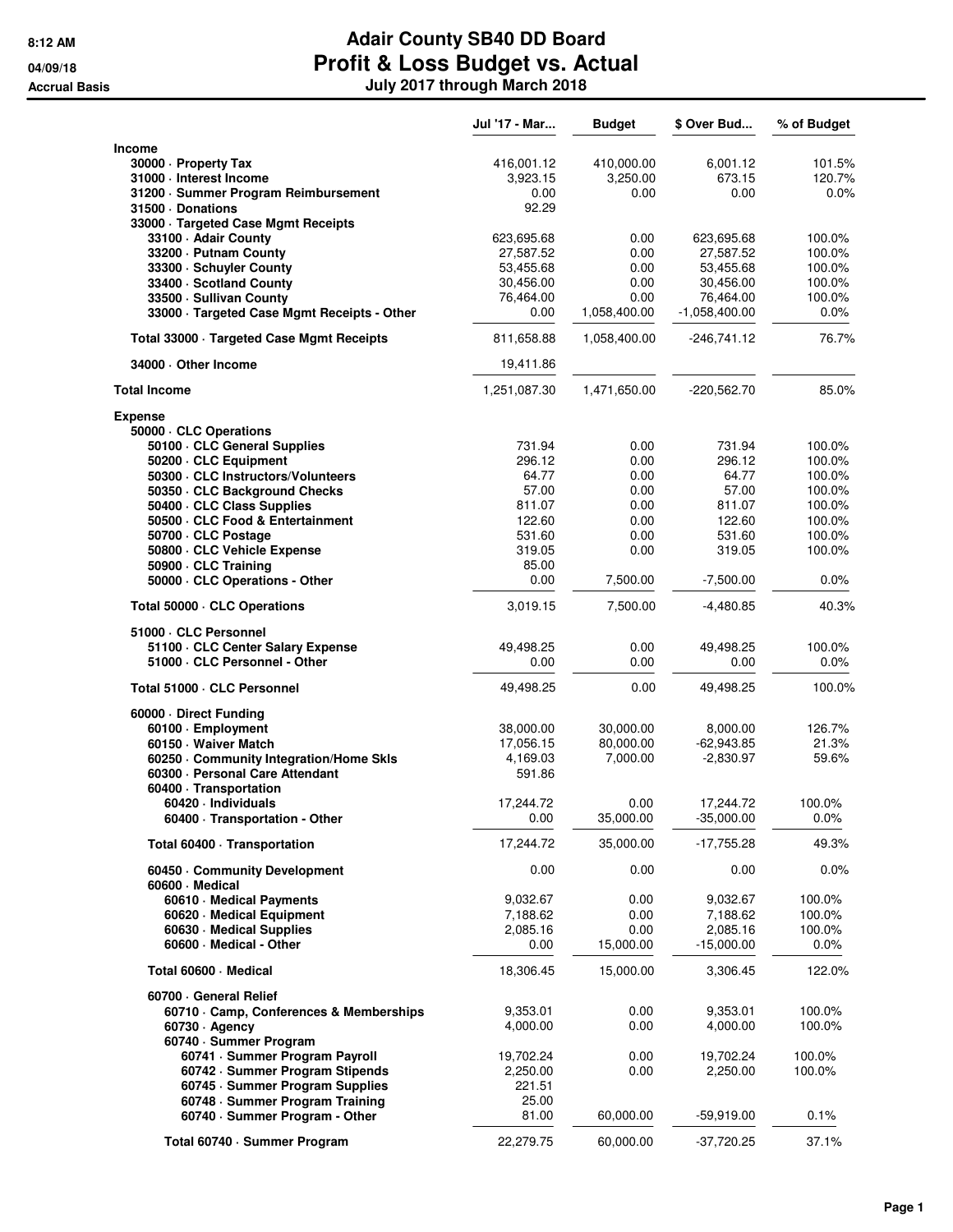|                                                    | Jul '17 - Mar | <b>Budget</b> | \$ Over Bud   | % of Budget |
|----------------------------------------------------|---------------|---------------|---------------|-------------|
| 60700 General Relief - Other                       | 3,279.51      | 40,000.00     | -36,720.49    | 8.2%        |
| Total 60700 · General Relief                       | 38,912.27     | 100,000.00    | $-61,087.73$  | 38.9%       |
| 60800 · Temporary Residential Supports             | 2,193.73      | 5,000.00      | $-2,806.27$   | 43.9%       |
| Total 60000 Direct Funding                         | 136,474.21    | 272,000.00    | $-135,525.79$ | 50.2%       |
| 61000 - Funding to Other Counties                  |               |               |               |             |
| 61100 · Funding to Putnam County                   | 1,190.66      | 0.00          | 1,190.66      | 100.0%      |
| 61200 - Funding to Schuyler County                 | 3,011.09      | 0.00          | 3,011.09      | 100.0%      |
| 61300 · Funding to Scotland County                 | 2.460.83      | 0.00          | 2,460.83      | 100.0%      |
| 61400 · Funding to Sullivan County                 | 3,589.22      | 0.00          | 3,589.22      | 100.0%      |
| 61500 · Waiver Match                               | 0.00          | 0.00          | 0.00          | $0.0\%$     |
| 61000 · Funding to Other Counties - Other          | 0.00          | 35,000.00     | $-35,000.00$  | 0.0%        |
| Total 61000 - Funding to Other Counties            | 10,251.80     | 35,000.00     | -24,748.20    | 29.3%       |
| 70000 · Targeted Case Mgmt Expense                 |               |               |               |             |
| 70200 · TCM Supplies                               | 134.51        |               |               |             |
| 70250 · TCM On Call Phone                          | 867.88        | 0.00          | 867.88        | 100.0%      |
| 70300 · TCM Admin Salary                           | 62,924.37     | 0.00          | 62,924.37     | 100.0%      |
| 70400 · TCM Admin Mileage                          | 100.98        | 0.00          | 100.98        | 100.0%      |
| 71000 - Adair County<br>71110 · TCM Salary Expense | 194,290.12    | 0.00          | 194,290.12    | 100.0%      |
| 71115 - TCM Overtime                               | 172.34        |               |               |             |
| 71150 - Mileage                                    | 5,047.47      | 0.00          | 5,047.47      | 100.0%      |
| Total 71000 · Adair County                         | 199,509.93    | 0.00          | 199,509.93    | 100.0%      |
| 72000 - Putnam County                              |               |               |               |             |
| 72110 · TCM Salary Expense                         | 11,415.59     | 0.00          | 11,415.59     | 100.0%      |
| 72150 - Mileage                                    | 1,471.35      | 0.00          | 1,471.35      | 100.0%      |
| Total 72000 - Putnam County                        | 12,886.94     | 0.00          | 12,886.94     | 100.0%      |
|                                                    |               |               |               |             |
| 73000 · Schuyler County                            |               |               |               |             |
| 73110 · TCM Salary Expense                         | 22,384.76     | 0.00          | 22,384.76     | 100.0%      |
| 73150 - Mileage                                    | 1,818.66      | 0.00          | 1,818.66      | 100.0%      |
| Total 73000 · Schuyler County                      | 24,203.42     | 0.00          | 24,203.42     | 100.0%      |
| 74000 · Scotland County                            |               |               |               |             |
| 74110 · TCM Salary Expense                         | 8,575.60      | 0.00          | 8,575.60      | 100.0%      |
| 74150 - Mileage                                    | 600.78        | 0.00          | 600.78        | 100.0%      |
| Total 74000 · Scotland County                      | 9,176.38      | 0.00          | 9,176.38      | 100.0%      |
| 75000 · Sullivan County                            |               |               |               |             |
| 75110 · TCM Salary Expense                         | 31,776.70     | 0.00          | 31,776.70     | 100.0%      |
| 75150 Mileage                                      | 3,286.95      | 0.00          | 3,286.95      | 100.0%      |
| Total 75000 - Sullivan County                      | 35,063.65     | 0.00          | 35,063.65     | 100.0%      |
| 76000 · TCM Training                               | 977.13        | 0.00          | 977.13        | 100.0%      |
| Total 70000 · Targeted Case Mgmt Expense           | 345,845.19    | 0.00          | 345,845.19    | 100.0%      |
| 80000 · Programming - Indirect                     |               |               |               |             |
| 81000 · Board Expense                              | 342.49        | 2,000.00      | $-1,657.51$   | 17.1%       |
| 82000 Governmental Relations                       | 0.00          | 500.00        | -500.00       | $0.0\%$     |
| 83000 · Conferences/Workshops                      |               |               |               |             |
| 83300 · Conferences/Workshops-General              | 2,097.03      |               |               |             |
| 83000 · Conferences/Workshops - Other              | 0.00          | 3,000.00      | $-3,000.00$   | 0.0%        |
| Total 83000 · Conferences/Workshops                | 2,097.03      | 3,000.00      | -902.97       | 69.9%       |
|                                                    |               |               |               |             |
| 83500 Depreciation Expense                         | 0.00          | 30,000.00     | $-30,000.00$  | 0.0%        |
| 84000 Dues and Memberships                         | 3,212.06      | 3,500.00      | -287.94       | 91.8%       |
| 85000 · Employee Travel                            | 4,014.33      | 25,000.00     | $-20,985.67$  | 16.1%       |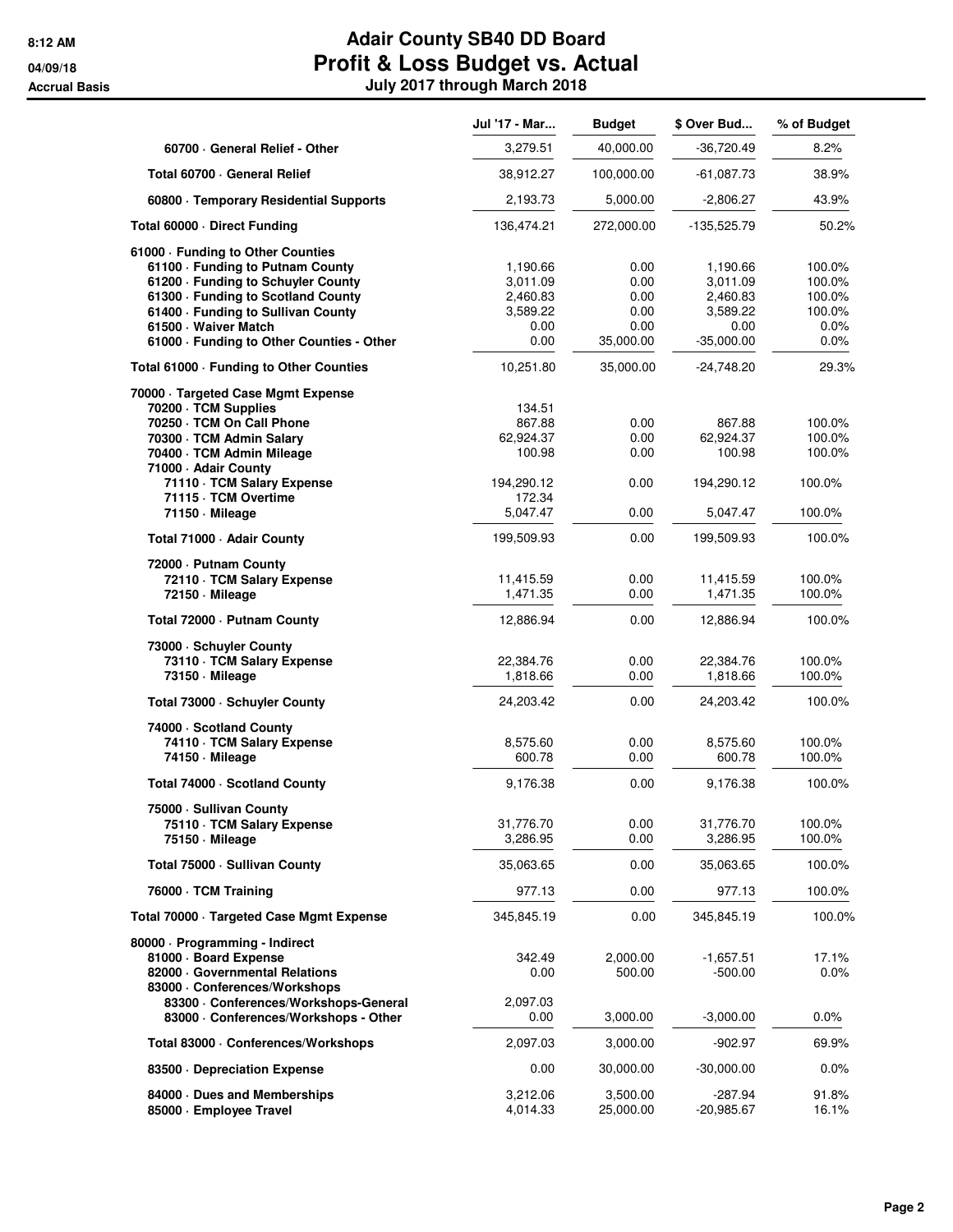|                                                                      | Jul '17 - Mar    | <b>Budget</b>    | \$ Over Bud             | % of Budget      |
|----------------------------------------------------------------------|------------------|------------------|-------------------------|------------------|
| 86000 · Insurance                                                    |                  |                  |                         |                  |
| 86100 Directors & Officers                                           | 441.00           | 0.00             | 441.00                  | 100.0%           |
| 86300 · Property Insurance                                           | 11,272.00        | 0.00             | 11,272.00               | 100.0%           |
| 86500 · Workers' Compensation                                        | 9,665.00         | 0.00             | 9,665.00                | 100.0%           |
| 86000 · Insurance - Other                                            | 0.00             | 26,000.00        | $-26,000.00$            | $0.0\%$          |
| Total 86000 · Insurance                                              | 21,378.00        | 26,000.00        | -4,622.00               | 82.2%            |
| 87000 Office Expenses<br>87100 Office Supplies                       |                  |                  |                         |                  |
| 87110 Office Supplies-Country Club                                   | 1,083.82         | 0.00             | 1,083.82                | 100.0%           |
| 87120 Office Supplies-McPherson                                      | 3,276.96         | 0.00             | 3,276.96                | 100.0%           |
| 87100 - Office Supplies - Other                                      | 963.00           | 7,500.00         | -6,537.00               | 12.8%            |
| Total 87100 · Office Supplies                                        | 5,323.78         | 7,500.00         | $-2,176.22$             | 71.0%            |
| 87200 Dostage                                                        |                  |                  |                         |                  |
| 87210 · Postage-General<br>87220 · Postage-TCM                       | 318.00<br>742.73 | 0.00<br>0.00     | 318.00<br>742.73        | 100.0%<br>100.0% |
| 87200 - Postage - Other                                              | 0.00             | 2,500.00         | $-2,500.00$             | 0.0%             |
|                                                                      |                  |                  |                         |                  |
| Total 87200 - Postage                                                | 1,060.73         | 2,500.00         | -1,439.27               | 42.4%            |
| 87300 - Advertising/Marketing                                        | 462.75           |                  |                         |                  |
| 87320 Advertising-McPherson<br>87300 - Advertising/Marketing - Other | 500.00           | 1,000.00         | $-500.00$               | 50.0%            |
|                                                                      |                  |                  |                         |                  |
| Total 87300 · Advertising/Marketing                                  | 962.75           | 1,000.00         | $-37.25$                | 96.3%            |
| 87400 · Copier                                                       |                  |                  |                         |                  |
| 87420 · Copier-McPherson<br>87400 - Copier - Other                   | 1,410.14<br>0.00 | 0.00<br>2,500.00 | 1,410.14<br>$-2,500.00$ | 100.0%<br>0.0%   |
|                                                                      |                  |                  |                         |                  |
| Total 87400 · Copier                                                 | 1,410.14         | 2,500.00         | -1,089.86               | 56.4%            |
| 87450 · Employee Retention/Appreciation                              | 1,192.85         | 3,000.00         | -1,807.15               | 39.8%            |
| 87700 · Building Maintenance<br>87710 Janitorial                     |                  |                  |                         |                  |
| 87711 - Janitorial-Country Club                                      | 2,097.44         | 0.00             | 2,097.44                | 100.0%           |
| 87712 Janitorial-McPherson                                           | 4,207.36         | 0.00             | 4,207.36                | 100.0%           |
| 87710 - Janitorial - Other                                           | 0.00             | 0.00             | 0.00                    | $0.0\%$          |
| Total 87710 - Janitorial                                             | 6,304.80         | 0.00             | 6,304.80                | 100.0%           |
| 87720 - Lawn Care                                                    |                  |                  |                         |                  |
| 87721 - Lawn Care-Country Club                                       | 910.00           | 0.00             | 910.00                  | 100.0%           |
| 87722 · Lawn Care-McPherson                                          | 235.00           | 0.00             | 235.00                  | 100.0%           |
| Total 87720 - Lawn Care                                              | 1,145.00         | 0.00             | 1,145.00                | 100.0%           |
| 87730 · Snow Removal                                                 |                  |                  |                         |                  |
| 87731 - Snow Removal-Country Club                                    | 862.50           | 0.00             | 862.50                  | 100.0%           |
| 87732 · Snow Removal-McPherson                                       | 1,412.50         | 0.00             | 1,412.50                | 100.0%           |
| Total 87730 · Snow Removal                                           | 2,275.00         | 0.00             | 2,275.00                | 100.0%           |
| 87700 · Building Maintenance - Other                                 | 0.00             | 25,000.00        | $-25,000.00$            | $0.0\%$          |
| Total 87700 · Building Maintenance                                   | 9,724.80         | 25,000.00        | $-15,275.20$            | 38.9%            |
| 87800 · Software & Technology                                        | 29,564.75        | 40,250.00        | $-10,685.25$            | 73.5%            |
| Total 87000 · Office Expenses                                        | 49,239.80        | 81,750.00        | -32,510.20              | 60.2%            |
| 87500 · Personnel                                                    |                  |                  |                         |                  |
| 66000 · Payroll Expenses                                             |                  |                  |                         |                  |
| 66500 · Salary Sick                                                  | 24,820.70        | 0.00             | 24,820.70               | 100.0%           |
| 66700 · Salary Vacation                                              | 30,791.69        | 0.00             | 30,791.69               | 100.0%           |
| 66000 · Payroll Expenses - Other                                     | 49,891.53        | 63,740.82        | -13,849.29              | 78.3%            |
| Total 66000 · Payroll Expenses                                       | 105,503.92       | 63,740.82        | 41,763.10               | 165.5%           |